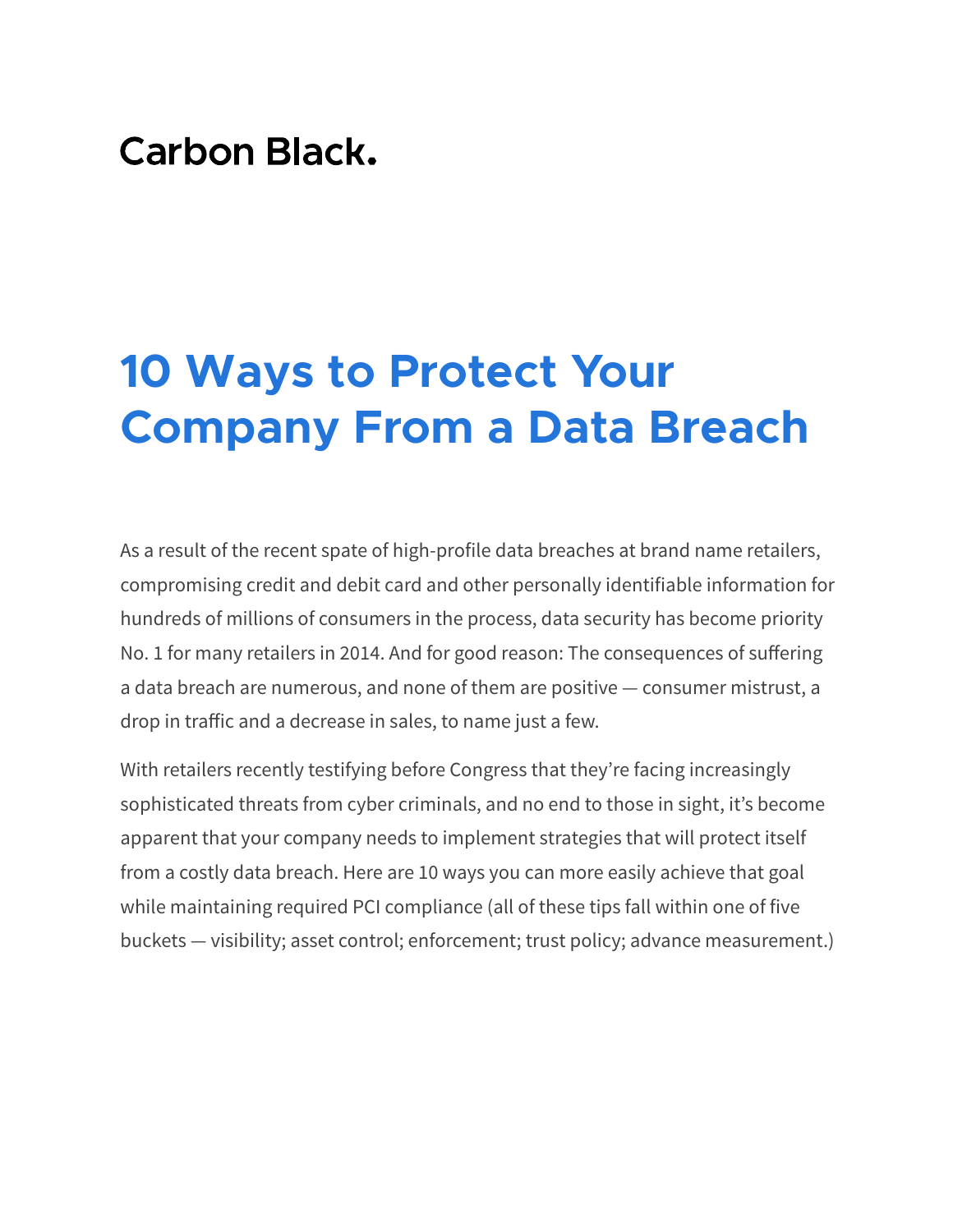#### **1. MINIMIZE THE CUSTOMER DATA YOU COLLECT AND STORE.**

Acquire and keep only data required for legitimate business purposes (e.g., marketing, billing, shipping), and only for as long as necessary. When data is no longer of business value, properly dispose of it. For example, shred paper documents before recycling and remove hard drives from computers before disposing of them. Take your security efforts a step further by encrypting the sensitive data that you collect. Encryption makes it more difficult for unauthorized parties to read lost or stolen data. Install encryption on all laptops, mobile devices, flash drives and backup tapes.

### **2. MANAGE THE COSTS AND ADMINISTRATIVE BURDEN OF THE PCI COMPLIANCE VALIDATION PROCESS.**

Try segmenting your infrastructure among multiple teams to minimize the complexity associated with the applicable compliance metrics. Having full visibility into all enterprise assets (e.g., network systems, point-ofsale system) along with the templates to determine PCI-relevant data gives you a snapshot of the corporate assets that are affected.

#### **3. MAINTAIN PCI COMPLIANCE THROUGHOUT THE CHECKOUT PROCESS.**

If you're able to detect transactional data point infractions in real time and stop anything introduced into your infrastructure that's outside of known software (e.g., advanced threats),

you can ensure that transactional data (e.g., a credit card number) is protected at every stage in the process.

## **4. DEVELOP A STRATEGY TO PROTECT YOUR INFRASTRUCTURE ON MULTIPLE LEVELS.**

This includes closing every opportunity for cybercriminals to exploit your point-of-sale terminals, kiosks, workstations and servers. The ability to collect endpoint information in real time provides retailers with the information to assess the risk that any asset may pose to its security and PCI compliance. Monitor traffic and create a central log of security-related information to alert you to suspicious activity on your network.

# **5. MAINTAIN REAL-TIME INVENTORY AND ACTIONABLE INTELLIGENCE ON ALL ENDPOINTS AND SERVERS, AS WELL AS CONTROL THE OVERALL SECURITY OF YOUR INFRASTRUCTURE TO MAINTAIN PCI COMPLIANCE.**

Employ multiple layers of security technology  $-$  e.g., firewalls, up-to-date anti-malware programs  $-$  to stymie sophisticated hackers. Establish a baseline for the software inventory that should reside on your endpoints, schedule security patches on your own timetable and eliminate the need for constant profile scanning that can bring the performance of an endpoint to a halt.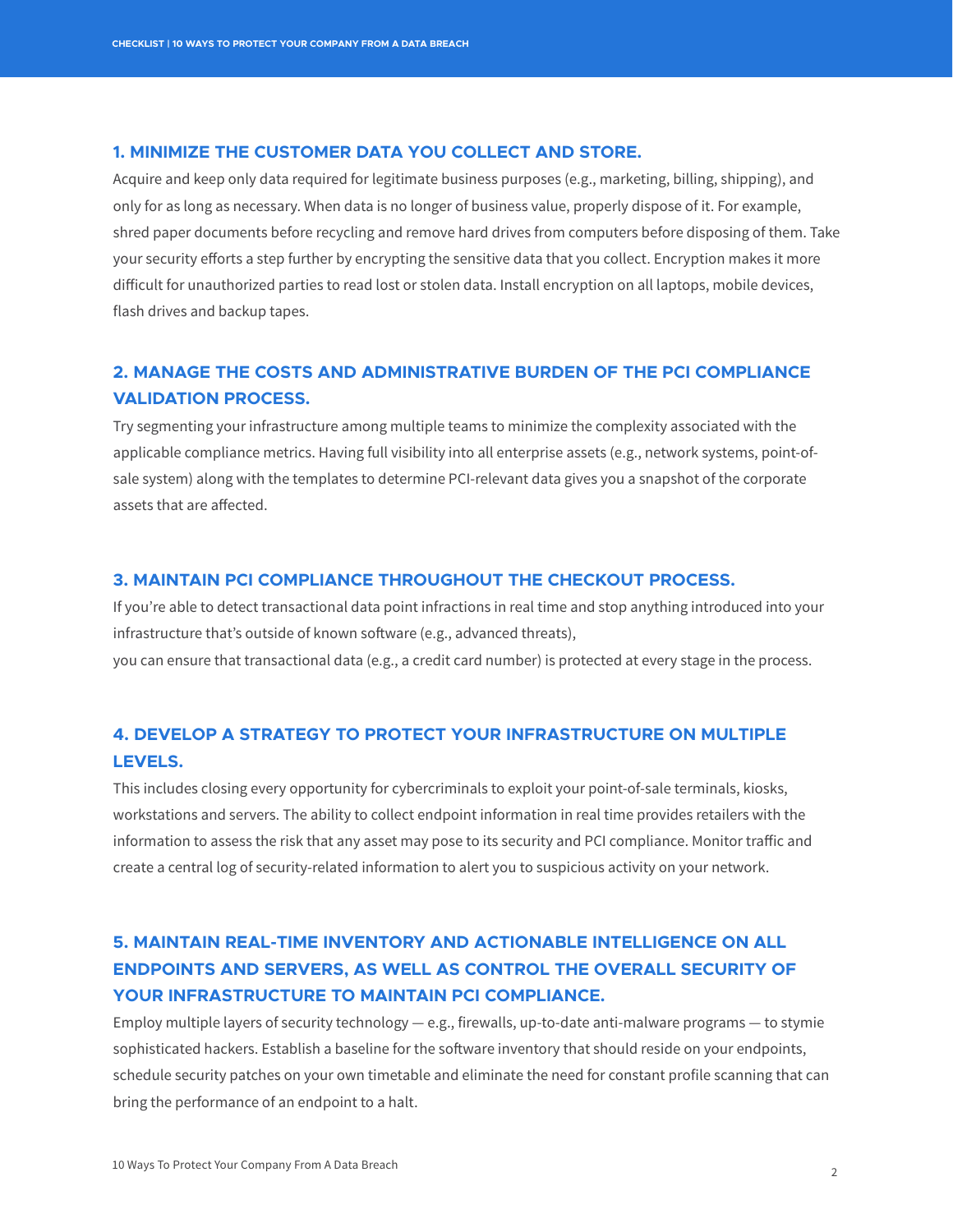#### **6. EXTEND THE LIFE OF YOUR SYSTEMS.**

Oftentimes you can't upgrade or pay for extended support after an operating systems' end of life. For example, you may have critical applications that won't run on the newer operating system, your hardware can't run the newer operating system or your organization can't afford to pay the high cost for out-of-band support. By implementing a positive security model, you can stay compliant in any end-of-life situation and get protection from zero-day and other attacks for all of your servers and endpoints. You know at any given time what's running on every in-scope system across your organization; you can determine on a real-time basis if you have any vulnerabilities and whether any in-scope systems have fallen out of scope. You have all the parameters set up that matter to your business.

#### **7. USE REAL-TIME SENSORS TO TEST YOUR SECURITY SYSTEM REGULARLY.**

By maintaining continuous, real-time file integrity monitoring and control, retailers can protect critical configuration files from unauthorized changes and meet file integrity monitoring and audit trail rules. You'll be able to identify all suspected vulnerabilities across your infrastructure and proactively take action against specific versions and types of files based on your company's policies. By giving individual employees' file rights and approvals into the trust metrics for your company, you'll have complete visibility into all changes and vulnerabilities that software updates may introduce. This increased visibility provides a wealth of information for the penetration test and will expose all known and potential vulnerabilities prior to the commencement of testing. This also will help you determine what penetration tests to execute because the coordinates can be created against a set of known possibilities rather than a negative set of data.

#### **8. BUILD MEASURABLE BUSINESS INTELLIGENCE AROUND YOUR BUSINESS ASSETS.**

 By understanding and having visibility into real-time file asset inventory information, you can build intelligence around all of your file assets, including their prevalence, trust rating, threat and inherited vulnerabilities. Having a high level of visibility enhances your ability to report on any asset at audit time or during pre-compliance assessment and security intelligence gathering. This enables you to take a proactive stance against anything running within your enterprise, sifting out anything that's deemed untrustworthy.